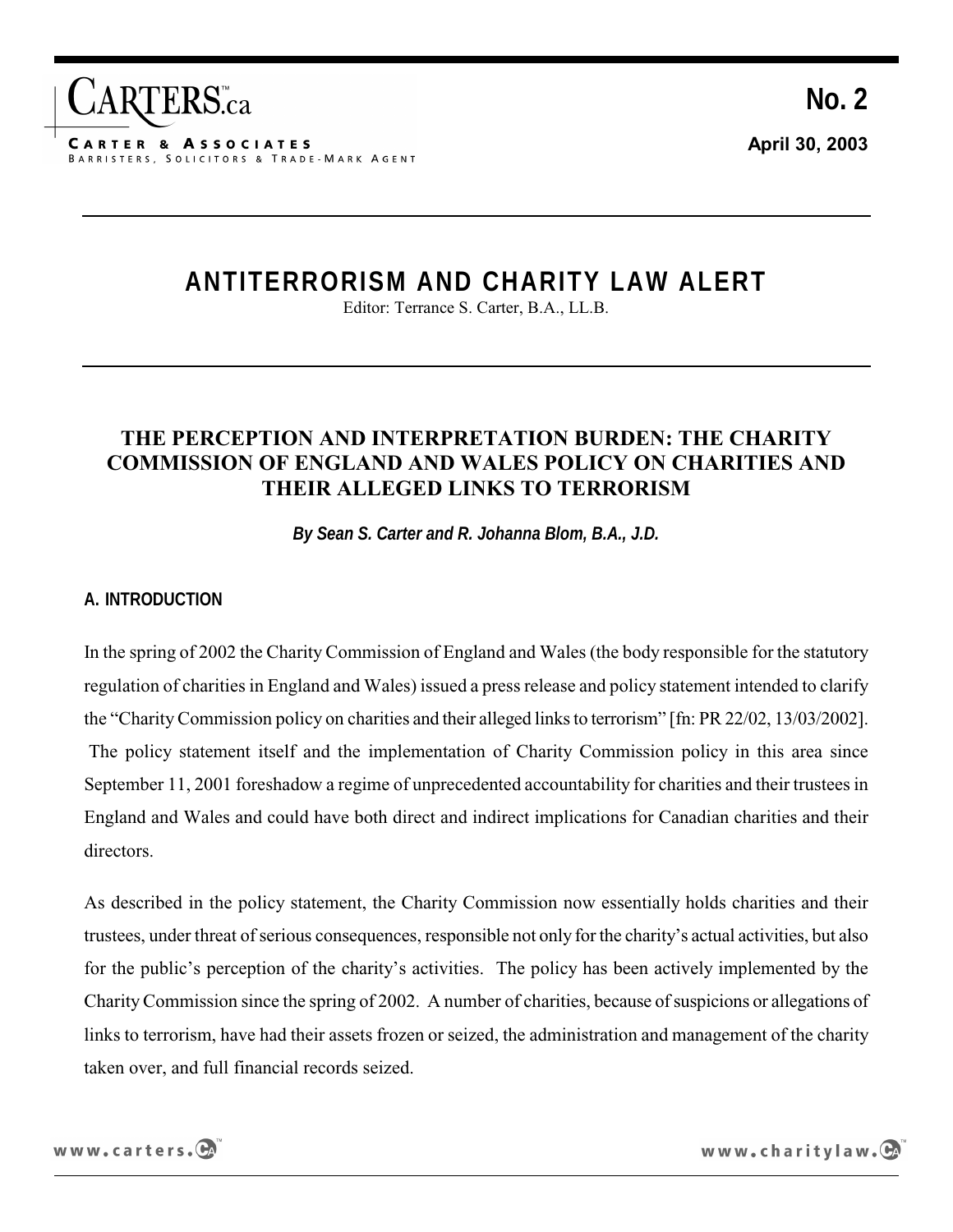**CARTERS**.ca

Page 2 of 5 No. 2, April 30th, 2003

#### **B. SUMMARY**

This alert highlights several concerns about the new compliance regime facing charities and their trustees with respect to allegations of "links to terrorism" as a result of the policy statement but is not intended to provide a comprehensive review of the policy statement.

The legislative definitions of terms such as "terrorism" are found in the United Kingdom's *Terrorism Act 2000*, further supplemented by the *Anti-terrorism, Crime and Security Act 2001*. However, the policy statement does not deal with confirmed or substantiated links between a charity and terrorism, or even with situations where there may be reasonable grounds to believe that a charity might have such links. Rather, the policy addresses the Charity Commission's response to allegations or suspicions of links to terrorism, regardless of the basis for such allegations. Allegations of links to terrorism are stated to be of "immediate priority" to the Charity Commission and any information and/or allegations considered by the Charity Commission will be passed on to law enforcement agencies for possible criminal investigation.

The policy statement specifically identifies trustees of charities, which in Canada would include directors, as having the responsibility to disassociate the charity from any activity that "may give, or appear to give, support or succour to any terrorist activity". Trustees are expected to be proactive in ensuring that a charity's "premises, assets, volunteers or other goods cannot be used for activities that may, or appear to, support or condone terrorist activities" and that "procedures are put in place to ensure that terrorist organizations cannot take advantage of a charity's status, reputation, facilities or assets." The Charity Commission further expands these responsibilities to render the charity and its trustees responsible for the public perception and interpretation of the charity's activities, by requiring that charities take all necessary steps "to ensure their activities could not be misinterpreted."

The implications of this policy statement are enormous, yet the policy fails to provide guidelines for charities on how to meet its requirements and ensure the proper perception and interpretation of the charity's actions and use of its facilities, etc. The policy statement does not directly enumerate the consequences of failing to measure up to its requirements; however, it is clear that charities can expect serious consequences, including investigation by relevant law enforcement agencies. The policy statement itself cites examples of charities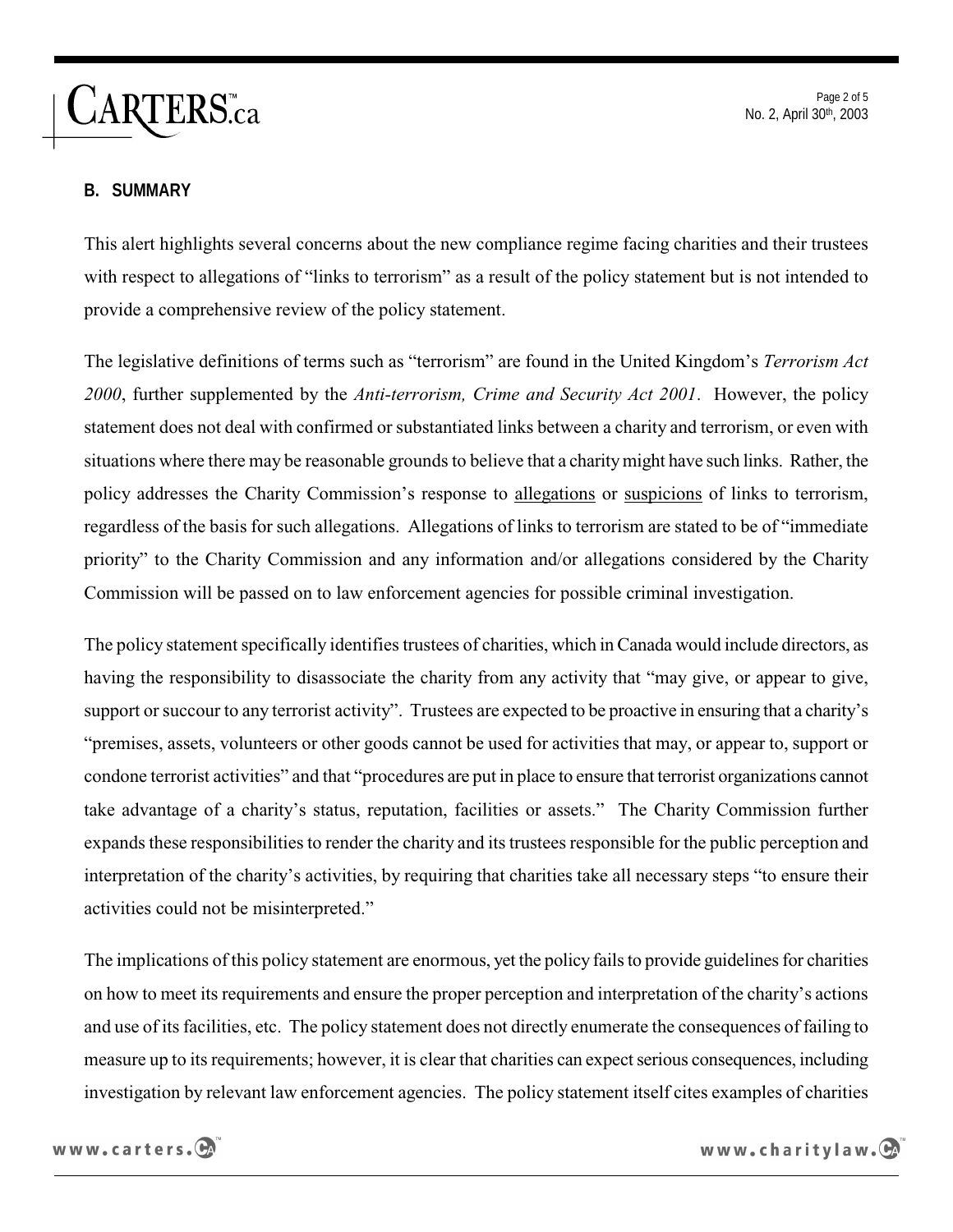

that have been closed down or had their assets frozen and, since its publication in the spring of 2002, the policy document has been implemented in a number of cases with serious implications.

## **C. THE NEW "TOUGH LINE": ACTIONS TAKEN AGAINST CHARITIES BASED ON SUSPICION AND ALLEGATIONS**

In a statement announcing the takeover of the Tamils Rehabilitation Organization as a result of an investigation into allegations of terrorist links in May, 2002, David Rich, the Charity Commission's Head of Investigations spoke of the necessity of taking a "tough line" approach. Although the inquiry had failed to produce evidence of links between the charity and terrorist activity, the Charity Commission appointed a receiver and manager to take over administration and management of the charity because of a lack of adequate financial controls and transparency uncovered during the investigation.

In the case of the International Development Foundation, the charity was shut down for seven months for suspicion of links with terrorism because it had been mentioned in a report to the French Parliament on terrorist financing. According to a Charity Commission press release, the Charity Commission "used a range of powers to obtain full financial records and documentation for the charity and to freeze the charity's bank accounts" during the investigation from January to July of 2002. At the end of the investigation, the Charity Commission cleared the International Development Foundation of "links to terrorism", finding that, while there was evidence of unsatisfactory financial controls, the allegations and suspicions about links to terrorism were unsubstantiated.

In another case, the Society of the Revival of Islamic Heritage had its assets frozen as a "temporary and protective measure" in January of 2002, because the United States Treasury placed a charity of a similar name on its list of designated terrorist organizations. After a seven-month investigation during which the charity was essentially non-operational, the Charity Commission determined that there was no evidence linking the charity with the charity or individuals named by the United States Treasury.

These cases reveal an intention on the part of the Charity Commission to take affirmative and aggressive action against a charity before concrete facts are assembled or allegations are properly substantiated.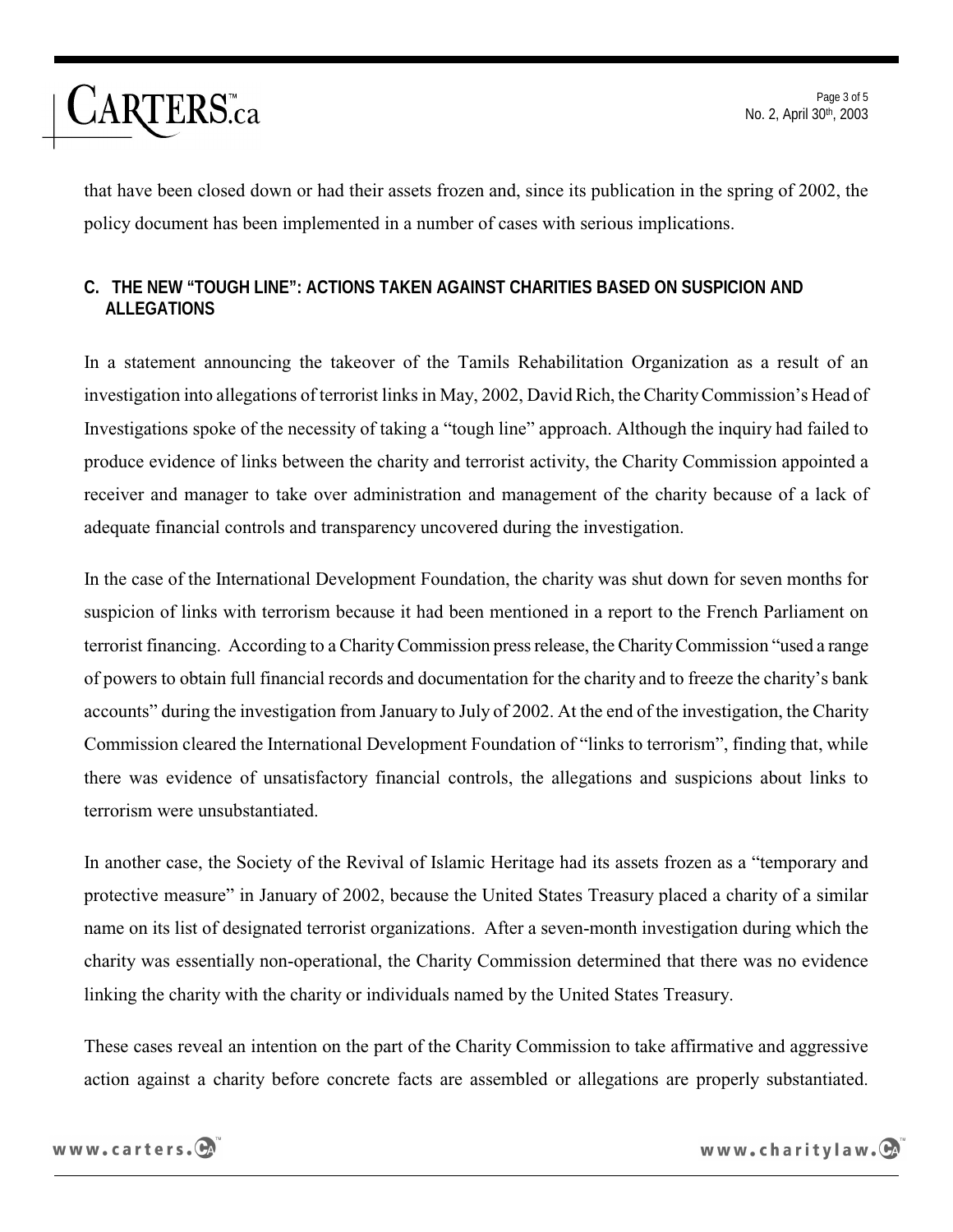Page 4 of 5 No. 2, April 30th, 2003

Whether due to allegations made in a foreign parliamentary report, or for the simple misfortune of having a name similar to that of an impugned organization, all that is required is a misperception or suspicion for the Charity Commission to invoke its powers and launch an invasive investigation into an organization.

### **D. THE RELEVANCE OF THE CHARITY COMMISSION'S POLICY AND ITS PURSUANT ACTIONS TO CANADIAN CHARITABLE ORGANIZATIONS**

The policy statement by the Charity Commission of England and Wales and its actions implementing it are relevant and potentially problematic for Canadian charities in several situations. First, this information is applicable to those charities that work in the United Kingdom, whether directly or through agency agreements with U.K. charities. Secondly, charities based in Canada that transfer funds or resources internationally from time to time could be affected if their international partners are U.K. charities. Thirdly, information or allegations entertained by the Charity Commission could be conveyed to Canadian authorities and directly impact a charity's status by forming the grounds for the issuance of a security certificate under the *Charities Registration (Security Information) Act* and the ensuing deregistration process (more information on this Act is available in *Charity Law Bulletin* No. 16, which is available at: www.charitylaw.ca as well as at www.antiterrorismlaw.ca). Finally, the new policy of the Charity Commission of England and Wales might become a model or template for Canada as it develops its own policy position regarding charities and their alleged "links to terrorism".

Even if the investigation by the Charity Commission or any subsequent or related investigation by the CCRA completely absolves the U.K. or Canadian charity, the consequences of the investigation itself can be serious. Any Canadian charity that is involved in an investigation under this policy or any similar policy may face serious inconvenience at best, and possibly be subject to a serious interference with the pursuit of its charitable objectives, leaving the charity and its directors vulnerable to liability for breach of their fiduciary duties (for further discussion about these possible implications, please see "Charities and Compliance with Antiterrorism Legislation" an article presented to the Law Society of Upper Canada in November 2002, available at www.antiterrorismlaw.ca).



**CARTERS**.ca

www.charitylaw.CA